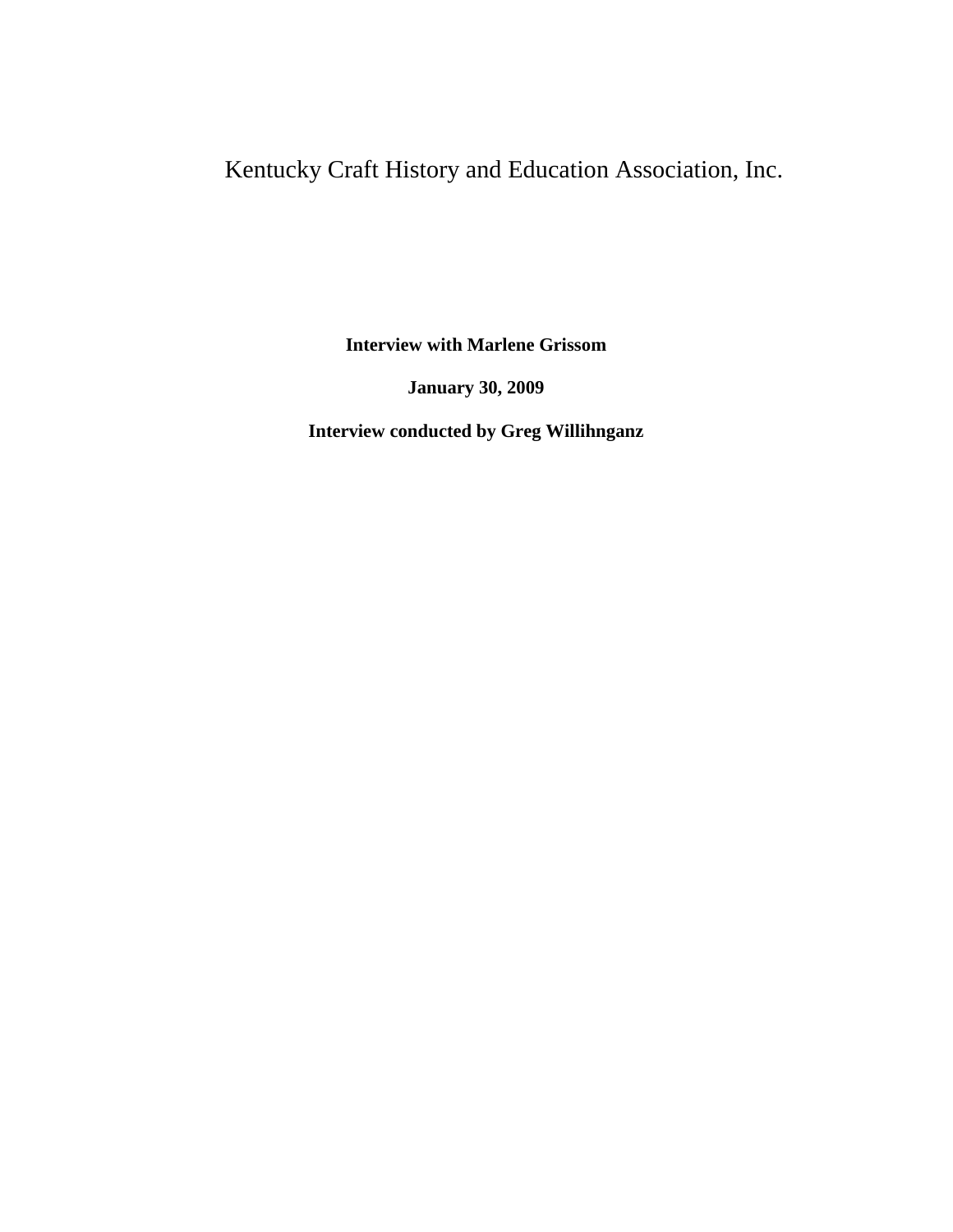WILLIHNGANZ: Okay. This is Greg Willihnganz interviewing Marlene Grissom for the Kentucky Craft History and Education Association. It is January 30<sup>th</sup> 2009. Thank you Marlene for doing this interview with us. We appreciate it.

GRISSOM: I, too.

WILLIHNGANZ: We are interested, of course, in a number of things that you have been involved with. We are looking at the history of craft and development in this state, Kentucky. And some of the things that I see is, from 1984 to the present, you have been involved with Kentucky Art and Craft. Could you just start by telling us how that started?

GRISSOM: Evolved? Let's see. I had a gallery in the building that Al Shands and Mary Shands, and I owned…609 West Main. And I was listening to people talk about the Kentucky Museum…well, at that time the Kentucky Art and Craft Foundation. And they sounded like they needed a home, and at that time I decided I really would like to go into urban design as well as selling art. So, I was actually giving up my physical space of the gallery and dealing privately. Which I still do, but I thought this could be perfect. I mean the lights are there. Everything is ready for another gallery to move in so we…I approached them, and they were interested. And then, of course, I went on the board, and things evolved from there. But, it was the first time they had a physical space in 1984. And they had been alive and well ever since. We moved recently. I think it has been about 4 years ago, and I was…raised the money…most of the money for the building that they are in now. …and which is 715 West Main. A good block down the street. They have about three times…we have about three times the space we did before. So it worked out nicely.

WILLIHNGANZ: Tell me about how that, that whole group came into being, if you know it.

GRISSOM: Well, Phyllis George Brown, at that time, and Mary Shands was very involved in the craft movement in Kentucky. And they…I mean much more so than I was. I was more in the fine art area and they were more involved in the craft…fine craft area and some folk art. There was quite a few folk art people at that time. Both of those people started this organization basically, and did a superb job. Not only was it wonderful for Kentucky, but they marketed it outside of Kentucky. So Bloomindales started selling some of the craft work, and then some museums have…were introduced to Kentucky artists. Like the Kenny's…no Kidney…Kenny, and several of the other more famous ones. So it was a great way to showcase Kentucky craft throughout the country. Actually throughout the world. I think Japan was very involved…and other countries. So and they were extremely active at the time. Which they still were…I mean, still are to a point, but. And Phyllis, I think, has written two books on craft and quilts and that sort of thing. So, I mean it's still very much a part of Kentucky. And this…we have a new Executive Director, who's doing an excellent job. But it's still the fine craft of Kentucky. We expanded to, a little bit to a regional, we have shows that are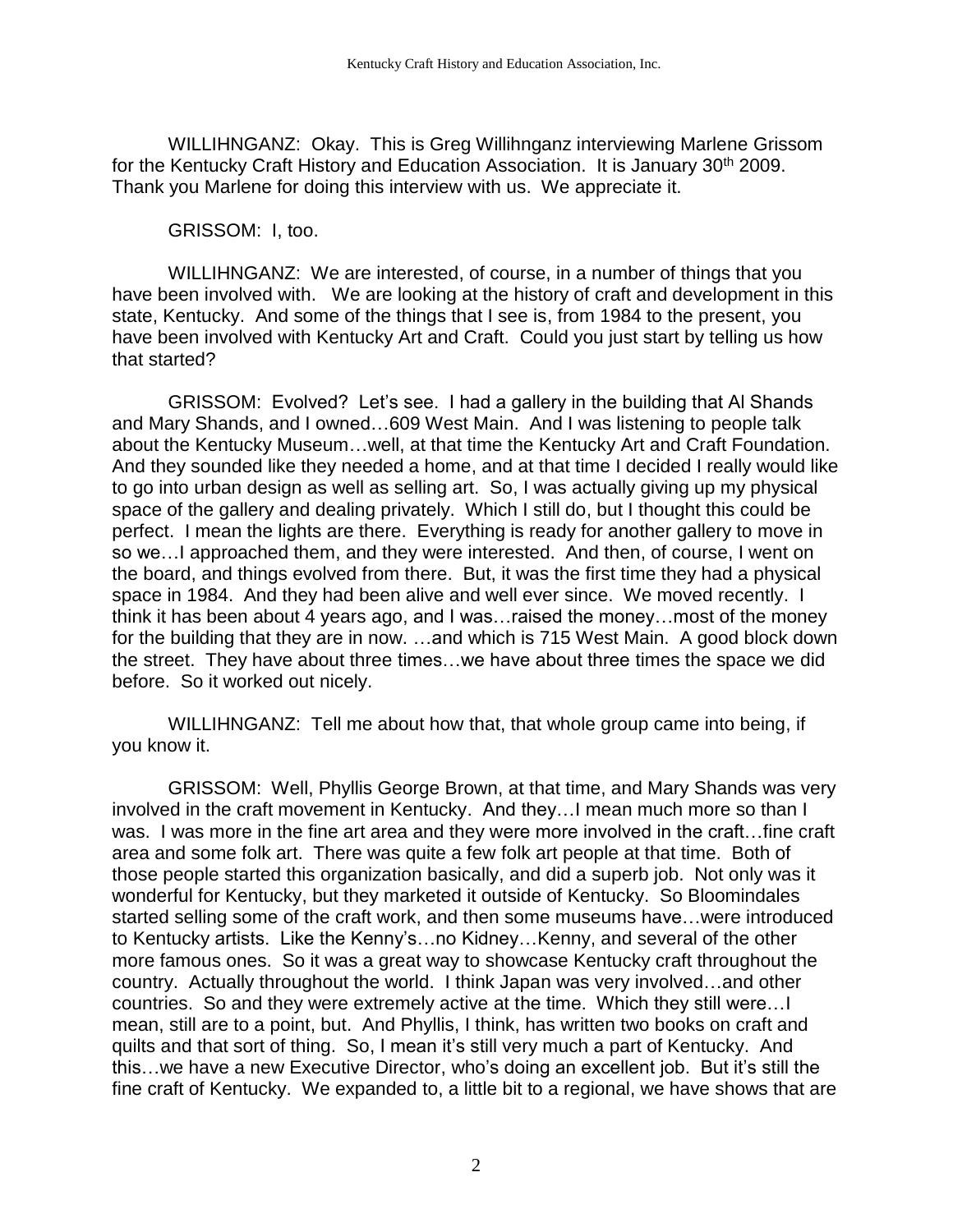regional, and actually some international shows. So we bring art in so people of Kentucky can see what's going on elsewhere.

WILLIHNGANZ: How much of a training function does KMAC have at this point?

GRISSOM: Training as far as training artists? To market? We do have a very good program actually of training artists how to market their own goods. Because many of them have absolutely their own wares, or own crafts. They have no idea how to do that. Many of them are from Eastern Kentucky, and they've had limited amount of schooling. So we are very, very involved in teaching them the ins and outs of marketing. And, helping them get to the next step. And, how can they price things. That's a very important part of marketing, also getting them to different galleries throughout the country. The Kentucky Art and Craft was just named one of the top eight galleries of the country. So it's a very exciting, yeah.

WILLIHNGANZ: I didn't know that. Wow that's terrific.

GRISSOM: We have some very, very fine choose. That's what I was named, the difference between art and craft. Some people think craft is more functional than art. But a lot of people…it's a very fine line. I mean we have…years ago…I guess it's been about six years ago now, I had a fabulous art…I mean glass exhibit that…I mean, it would be held at the Modern. It was such a fabulous show. But again, is glass a craft, or is it a fine art form? That's a big question.

WILLIHNGANZ: In those early years, when you were forming this organization, obviously there was a need for standards and some kind of evaluations of things, of things that came in. How did that process evolve?

GRISSOM: We had a jury. I think there were four or five people on it. I mean, I think right now the museum has approximately six hundred artists who they represent. So it's…there are more artists in Kentucky than you might think. But, this was an international show, and there were people…but it was still juried. It, it was just so successful. It was wonderful. When the economy was a little better too (laughing), so. It was a very economically successful show as well as so very pleasing to the eye.

WILLIHNGANZ: Was it developed, the organization developed specifically to encourage craft and art work within the State of Kentucky?

GRISSOM: Exactly. That was their main goal and it still is. That still is our main goal. We just felt that reaching out we do better for our artists, and the artists not only meet other artists from other states and the region. Mostly regional, and also they get a chance to participate in shows with artists from different places. And, we feel this is important too. Or else you become very provincial.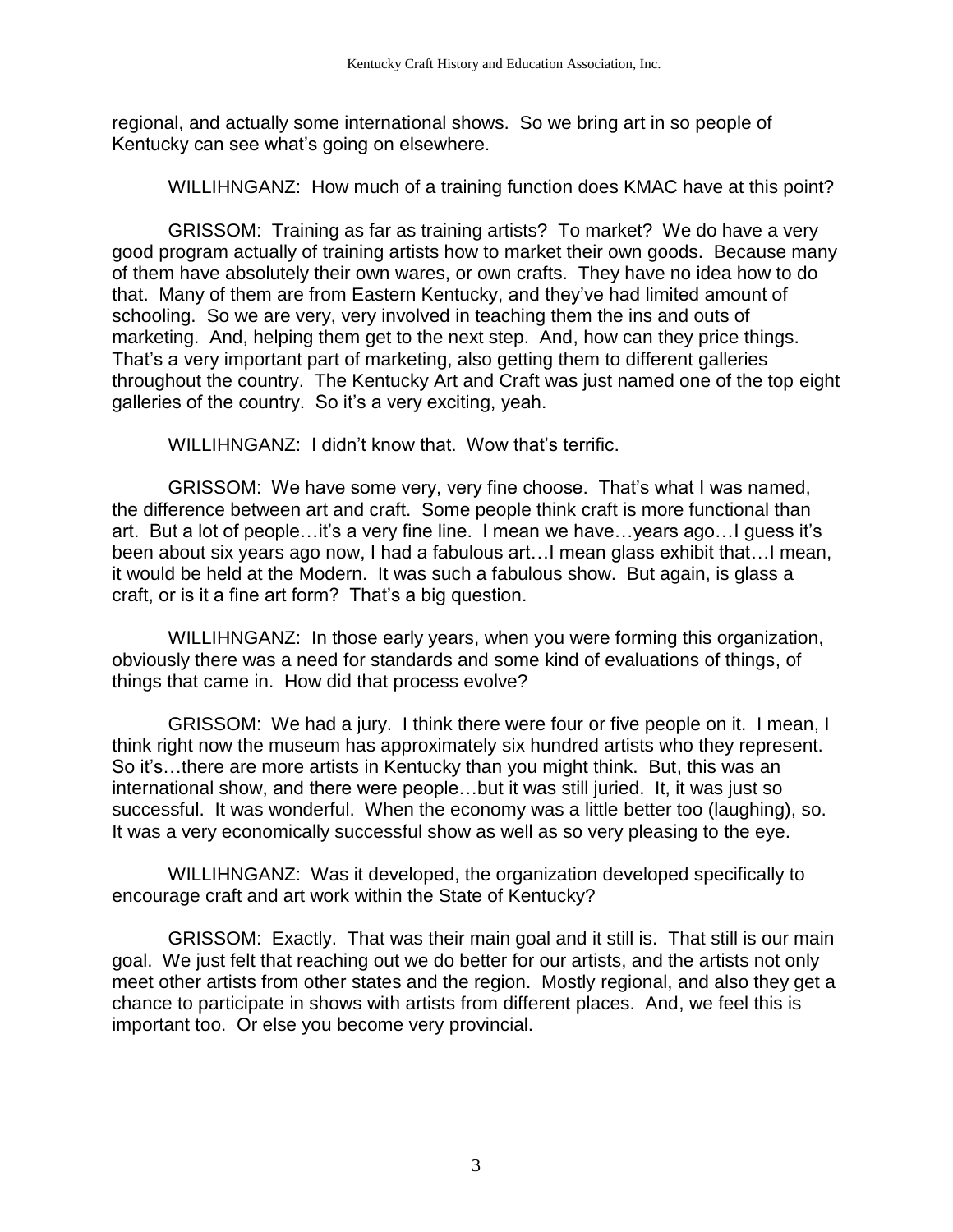WILLIHNGANZ: Can you tell me about how this organization has been impacted by, or has impacted other craft and art organizations like the Kentucky Guild for Artists and Craftmen and LVAA?

GRISSOM: Right. Well, LVAA…I was involved with that. People…actually not LVAA as it is today. It used to be called the Louisville School of Art. And then the Arts Center Association. It was on the campus of U of L. It was more of an art school. It started out as and it was a super art school. We had teachers from all over the world, and they were just very special. And then, when U of L needed that space for other buildings, we moved out to Anchorage, and had, was there for a number of years. I think what happened was when U of L…I was not involved at that time, but when U of L went into a state system, the tuition dropped considerably. And our prices, I mean because we didn't have that back up…it became difficult to exist. So, there was only one way we might have been able to, is if we became a commercial art school. Which I still think is needed. Would have fitted that part of the programming. In fact, U of L could do that today. I think it would be a very wise addition to the art scene.

WILLIHNGANZ: Now Al told me that there has been talk recently of bringing LVAA and KMAC back together.

GRISSOM: Well, in programming we thought of doing some different things that might bring us things of how we could work together, and maybe some back office type things to be able to reduce cost. So far we've talked about it, but nothing has firmly been established.

WILLIHNGANZ: How has the program at KMAC changed over the years?

GRISSOM: Well, I think we have various…I'm trying to think of how to phrase this…programming…programs. And, we have the exhibits. We have what we call the shop, the sales gallery. Where we sell art that are also…we also try to get things in that might work with the exhibits. And, our education programs are essential to our total programming. We have…we go into the school systems but we also have people, children and adults coming into the building. 715 West Main Street and again we work very closely with the exhibits. So, a child sees an artist in an exhibit that. Wow! This is fabulous. We try to help them emulate that artist.

WILLIHNGANZ: When I've been there I've seen that there's at least one floor that is set up for classes.

GRISSOM: That is correct. That's the third floor.

WILLIHNGANZ: And, what sorts of classes are being held in there?

GRISSOM: Well it's, it's every type of art form. For young people, and like I said, adults drawing. Most three dimensional though, which is a craft. Most craft is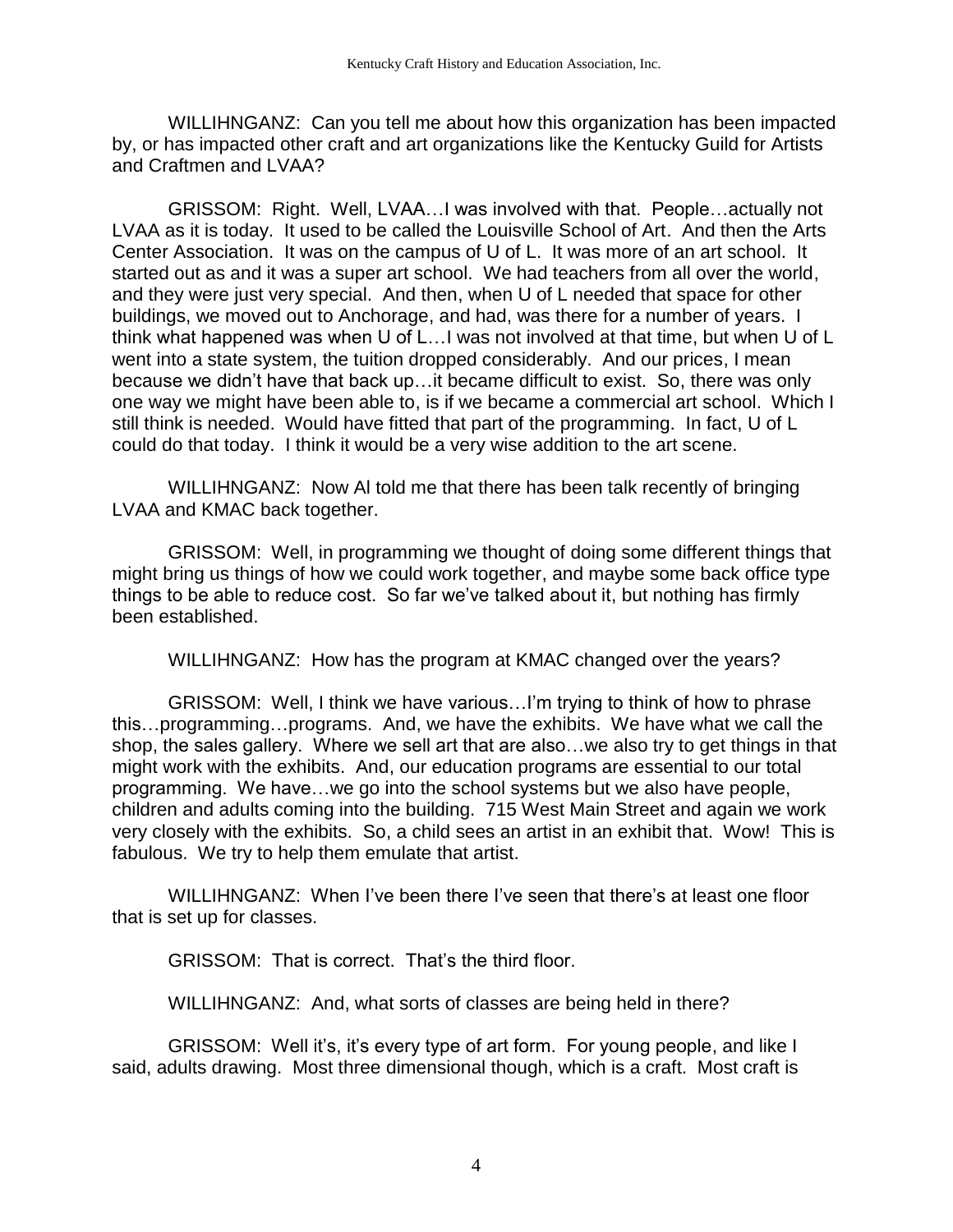three dimensional. Although we are doing…we are selling some two dimensional work now. But at one point, I would say it was 98% was three dimensional works.

WILLIHNGANZ: Al also told me, and I was kind of surprised by this, that at one point there was actually a movement to take the word craft out of the title. And, in fact, for awhile…

GRISSOM: That was probably me and I'll tell you why. When I was raising money the word craft became almost Pajarito. I mean you drive through North Carolina and its arts and crafts…arts and crafts…and they are selling brooms and aprons, and things of that nature, and that doesn't fit into a museum type of establishment. So I…and they did change the name in New York. And they raised a lot more money so, that, my antenna went up and I thought well there were two things I thought would work. I thought if you put art and contemporary craft, or just say art. Well, we used the word art and design in one naming. People didn't feel comfortable with that, so we took it back to Museum of, as long as the word museum was in, Kentucky Museum of Art and Craft. I would like to have seen it, although it would make it longer, Kentucky Museum of Art and Contemporary Craft. I think that gets the arts and crafts out of there. People tend to do it; it's just one of those things. Arts and crafts. And when you think of arts and crafts you think of hobby shops, and things that aren't of the caliber that we have at the museum.

WILLIHNGANZ: How…how do you think Kentucky relates to other states in terms of its productivity of craft work?

GRISSOM: I think we're actually in a region where craft, art and craft, if you want to use the words without the s's, is very visible. I mean, North Carolina has a very wonderful program. Georgia, Tennessee, and this part of the world is known for its art and craft. I think Kentucky has done an excellent job, and I think it is only going to get better. People are very interested in this subject. Not only is it an art form, but its history. I think that catches a lot of people's imagination and interest. So, I think that it's only going to get better as the years go on, and as I said, right now, you know, financially it's a bit of a crunch. But, I think that hopefully in a year or so, when this goes away, and we become more affluent again, I think the program will even be more enriched.

WILLIHNGANZ: Now you mentioned Phyllis George's involvement of the, the?

GRISSOM: Lois Matheus and Mary Shands.

WILLIHNGANZ: And the energy that came in when she started focusing attention on it. My understanding of the history of this state really in terms of crafts, is that at various points governors or their delegates have gotten interested in the craft movement, and put some energy towards that, and during the 60's the Guild had the artists train.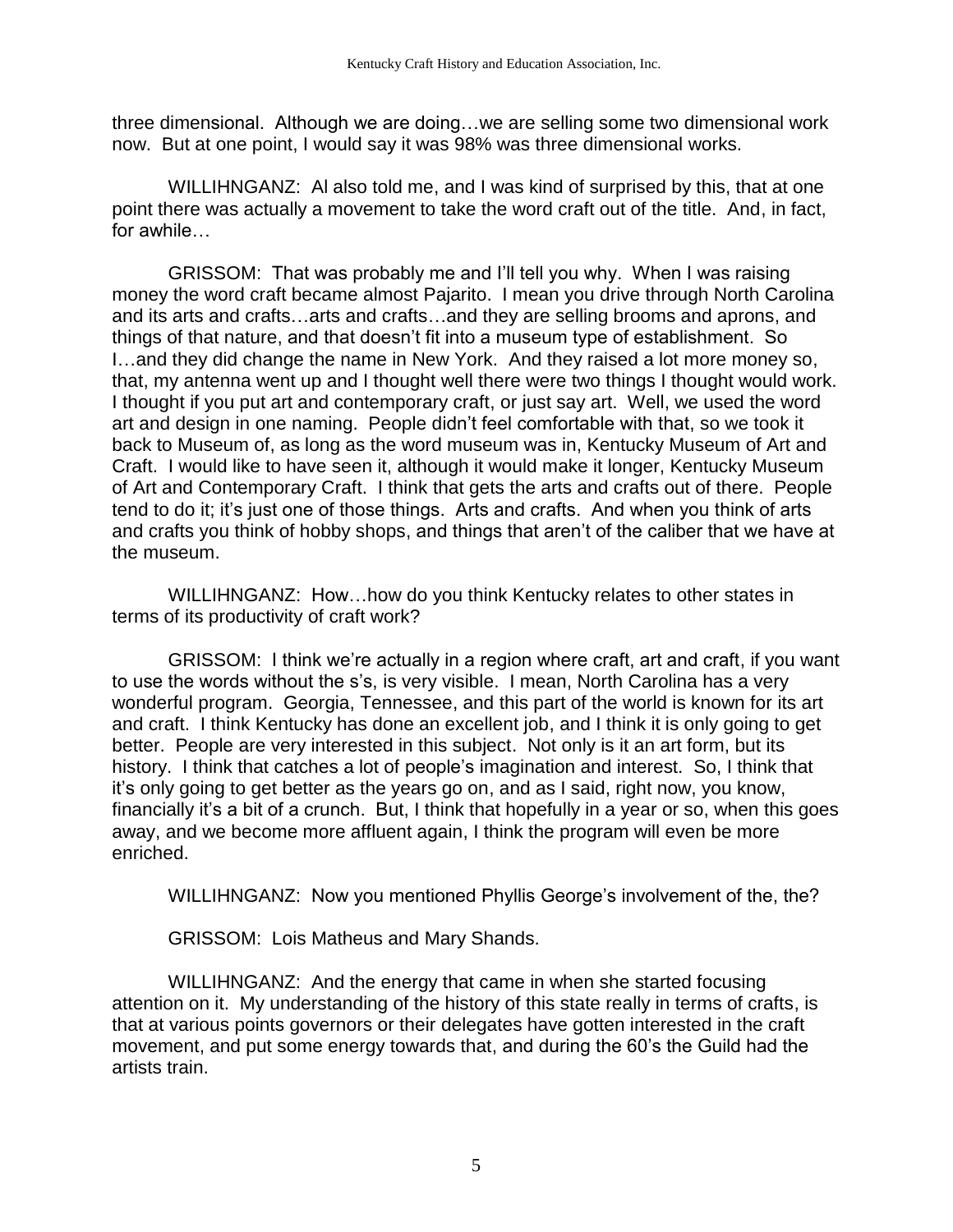## GRISSOM: Yes.

WILLIHNGANZ: Going all over the state to talk about crafts, and to encourage people. Maybe you can comment a little bit about what the influence of state government has been towards the…

GRISSOM: Well, I think it's been huge. Especially during the Brown administration when there was such keen interest. And, that was in, I guess, the late 70's. Perhaps, yeah, early 80's I think it was. Because the Kentucky Art and Craft Foundation, at that time started in…not started in 1984…it started about four or five years before that. But it had a physical home in 1984. Which is, I think, is important because it does give you…it gives tourists a chance to see what was going…what's going on in Kentucky. And there's one near Berea. There's one, very attractive, yeah, very, very nice. We do have some of the same artists because there, you know, are so many artists. I think we're…you know…I think both of the places are very high quality. Ours is a little different because of the exhibit we have. It's more of a showcase than store. Where this museum has six to nine exhibits a year, gives you a feel of different medias, as opposed to just having a showcase of different artists. So it, their different…but I think for instances…if we have a show of glass, or if we have a show of ceramics, it gives…it's pretty much in depth. So, it gives a person who comes in a very, I think, in-depth experience. Which I think is very good when you want to describe whether it's a painting or whether it's a bowl...a beautiful bowl or whatever. You want to see more than one or five. You want to see quite a few. It's more educational.

WILLIHNGANZ: How do you think the St. James Art Fair has impacted arts and crafts in this State?

GRISSOM: Well it's a hodge podge. I have judged it, but it is, it's a mixture of things. There are some good things, but there are a lot of crafts. I mean, arts and crafts, if you use the plural, I think, in the show. But people love it, and it's still a way to get people involved. I think that is healthy.

WILLIHNGANZ: It is however a lot of out-of-state arts.

GRISSOM: Yes, yes, more and more I think. Because people always think that the grass is greener. You know, the person from Kentucky goes to Tennessee's. Somehow people think that's wonderful, the fact that you are out-of-state, and vice versa. But yes, to answer your question. I think there are a lot of out-of-state artists. And people buy. It's very successful.

WILLIHNGANZ: I was interviewing Mary Reed, who is a corn husk artist. Takes corn husk from her farm, dyes them, cuts them, forms them and shapes them into these various figures. All sorts of different things. She does brides, and angels, and various human figures, and other things as well. And, she said that the value of her work tends to go up the further she goes from Kentucky.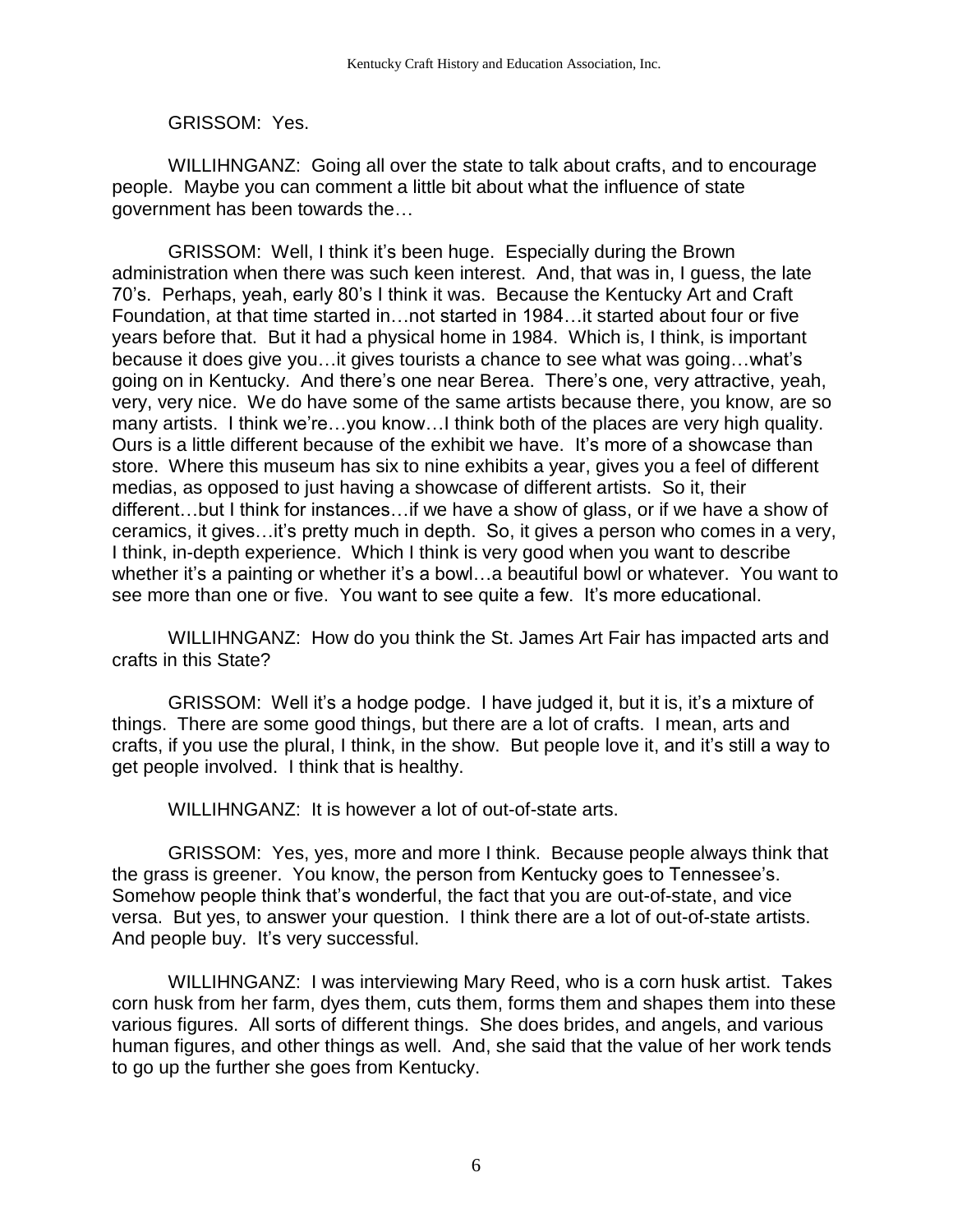GRISSOM: Kentucky. Yeah. I can believe that (laughing). I really can, and people, well…first of all, I think people see the work fairly often if they are interested in art at all. And they think, "I've seen this. I have a piece. I'd like to see something done by somebody else maybe from elsewhere". So that's how that mentality thing started, and you know, if you want to have a total collection of art and craft, I think you might want somebody who is really good from Tennessee. West Virginia has a fabulous center I think it's called…I forget the name, but it's a really fine center. So, you might want one from here, one from there, and then you start developing a collection.

WILLIHNGANZ: Now, it's interesting that I had somebody comment on one of my interviews, that if you'll look at the difference between Lexington and Louisville…in Lexington, it was more a question of the artists getting up and forming up organizations like the Guild and whatnot. And Louisville…it's been a situation where we had a lot more corporate support. The center, or the fund for the arts, was set up and all that. Tell me what you think is the importance of the fund for the arts, and how do they make determinations on where to fund different aspects of the art scene?

GRISSOM: Well, I'm on that board, and I'm on the executive committee for a long time. I think it's, it's a necessity in this town to have a fund for the art. A lot of corporations don't want like twenty organizations knocking at their door, so the umbrella system of the fund for the arts goes to see somebody at corporation, and says, "If you give this much to the organization, we'll see that it's disseminated wisely throughout these member groups". That gives them one phone call, one visit, and a lot of people like that. So it's worked quite well, and it's in its  $60<sup>th</sup>$  year now...so. It started more with the orchestra, with the performing arts. It's still very heavily weighted in the performing arts. But it does help the visual arts that the two organizations, the LVAA and the Kentucky Museum of Art and Craft are members.

WILLIHNGANZ: Okay.

GRISSOM: But I think it's a very strong organization and last year, I think, even with the weakening economy, they were one of the best in the country. If not the best, they might have been the best. So it's been pretty impressive.

WILLIHNGANZ: That is impressive. Well, how do they make determinations between how much money they are going to invest in the performing arts, and how much in the visual?

GRISSOM: Well, there is a committee. They sit down and look at all the numbers, crunch the numbers, and see who needs what, and why is that person.…why is that group asking for "X" amount of dollars. They do like to make it on a need, but also on merit, so it's a combination of aspects that bring them to their decision, whatever it is. One hundred thousand here, fifty thousand here, whatever. So, but they've done, they've kept many organizations afloat. Especially during bad times. So they're an important aspect of our city life, I think.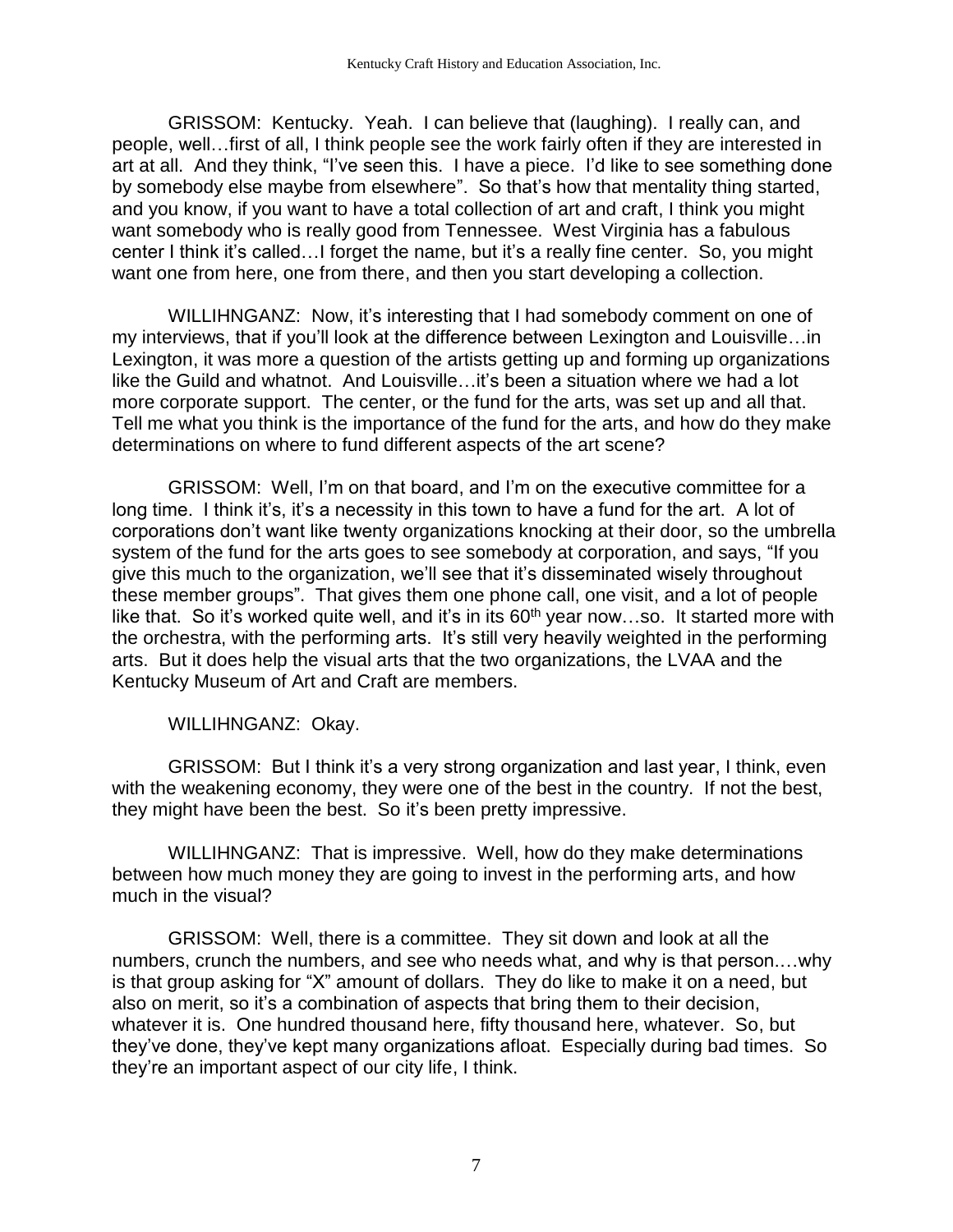WILLIHNGANZ: Yeah, they certainly are. Do you think we're doing the job that we need to do in terms of encouraging arts in our schools?

GRISSOM: No. I don't. I think unfortunately, when money gets tight, the arts are the first thing to go. Now we do as I said. We have programs that bring suitcases…we have suitcases with miniatures of the various themes of what you might say craft: glass, wood, ceramic, fiber. And we…this goes around to all the schools, or as many schools as we can get to within our budget. It's been very, very successful. Extremely successful…and the more money we get, the more we could go to different classrooms. Because, we have to teach the teachers as well, how to present this to their children, to the school children. Its people love working with their hands. I think this is something that relates in everybody. When they see something very well done, they want to emulate that. And, they have to be taught in many instances. Some instances, people have more of a feel and somehow, sometimes they have ability they didn't even know they had. I think a lot of people all of a sudden think, "Oh my gosh, how did I do this which is wonderful?" You know? And then they have a life, they have something, especially when you work with the challenged person who has no idea that they could do anything. I mean their IQ is limited and their self esteem is very limited. Give them an opportunity to work in clay, or in wood or fiber, and they actually do something with it. I mean their faces light up. You wouldn't believe it. It's wonderful. It's really wonderful.

WILLIHNGANZ: Now this is the LVAA program you're speaking of?

GRISSOM: No. I'm speaking more of KMAC, but LVAA has the children for the arts programs which are very, very good. They, they teach mostly gifted students. But, these are people who normally wouldn't have the opportunity to go on. So, it's a wonderful program.

WILLIHNGANZ: I guess I didn't realize that KMAC was sending people out into the schools.

GRISSOM: Uh-huh. We do that as well.

WILLIHNGANZ: That's terrific. How long have you been doing that?

GRISSOM: Years. I think we have, we have been in business now twenty-four years, and we've been doing that almost the whole time. Maybe twenty-two years.

WILLIHNGANZ: Wow.

GRISSOM: And some of our fundraisers have gone especially into those educational programs.

WILLIHNGANZ: Now, has KMAC seen pretty much a steady increase in funding or?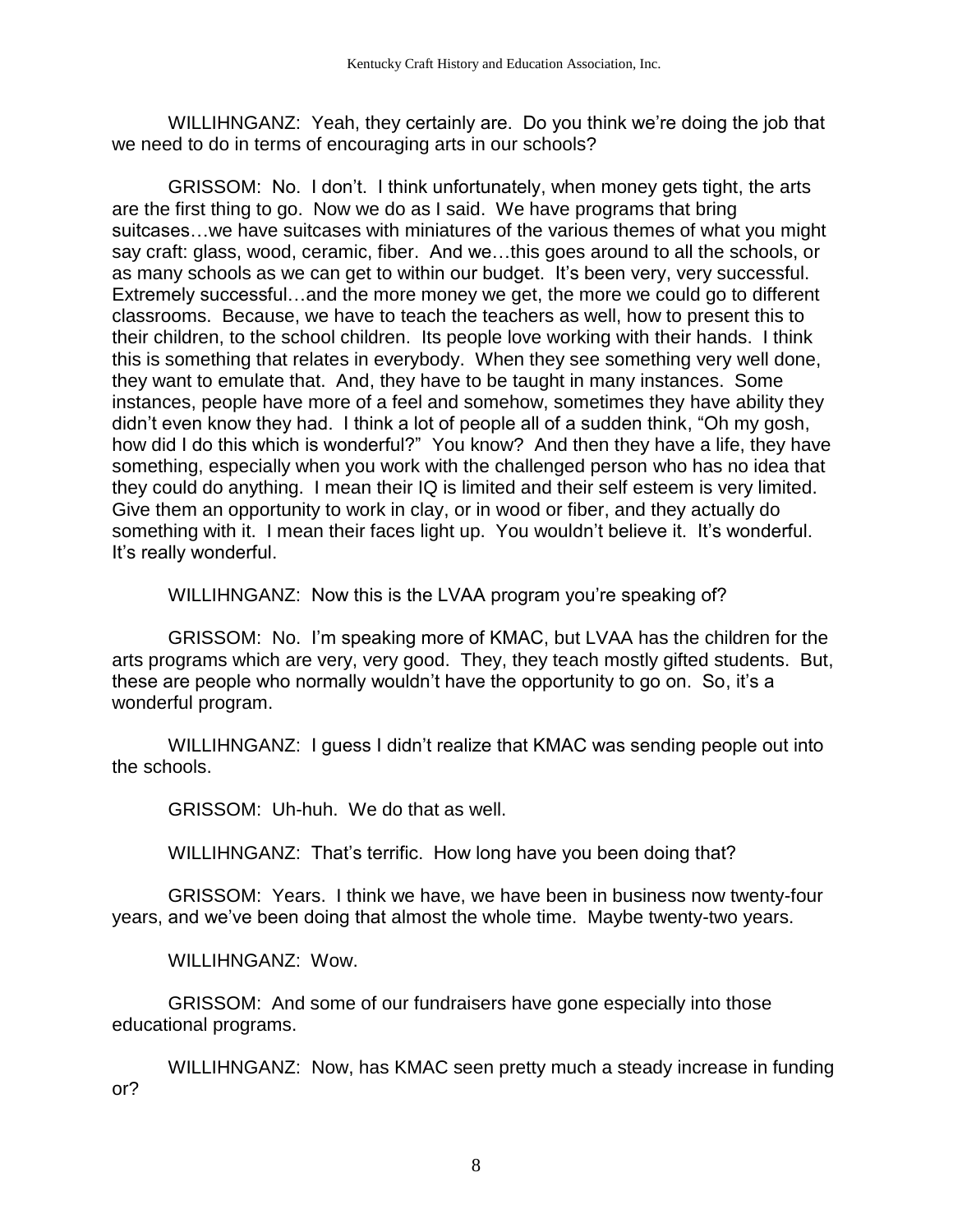GRISSOM: We have. We have a little few blebs like this year. Although we did a very…we did have a very good Christmas. Which we were all, I think everybody was surprised if anything was good this year. It's been such a rough economy. So yes, we've been very pleased to see this. We're always looking for new fundraisers so we can enhance the programs we have, and start new ones. We are very interested in education.

WILLIHNGANZ: Do you think it's pretty much an innovated group, or is it just become fairly stable in terms of what it does?

GRISSOM: No, I think we are very innovative. Especially the exhibits where we want to make sure they are diverse, and make sure they are inclusive of Kentucky, as well as other areas as I talked about earlier. We also want the sales gallery to incorporate as many Kentucky artists as we can have. You know, in the space we have. But we do special showing at Christmas and that sort of thing to bring more artists in. We are very interested, as I said, in the education programs. They are very important to us. We also, which I didn't mention, have a permanent gallery of people who have left this collection. Which is another wonderful thing, because somebody might not know of this folk artist but we have it in our gallery. That's, its, it's a very educational process.

WILLIHNGANZ: Tell me a little bit about art and public spaces.

GRISSOM: Well that, the art, now it's called MACOPA. Now its Mayor's Committee in Public Art, which I'm on that as well as the Art in Public Spaces, which is the old group. I guess that was fifteen years, twelve or fifteen years ago. That is try…we're trying to coordinate the art that is already in the city, and also, well, I guess, we're trying to get cooperation if they build a new building. Minneapolis has a one percent rule. We don't have that, to give one percent of the total cost of the building to a piece of sculpture or something artistic. We try to work this into the cityscape. Which is very important to have major pieces of sculpture. Right now, for example, on the waterfront, we have Tony Smith, which is on loan from the Kentucky Center. It's a huge signature piece. It's a big black hulking piece out there. Another one, that Sally Grounds' grandchildren and children gave in honor of her, I think it was her ninetieth birthday. A Charles O'Berry sculpture, which is a bronze. And then we have the Flock of Fins, and which I don't know if you ever heard of Marvin Finn who's a craftsman who's of really some note. And, I think he died when he was like ninety, ninety-two, and he did these wonderful colored birds and different animals…make-believe animals, and we have twenty-seven of them reproduced in metal. They will…they are not there…not…they are being refinished, but they are going to be put back where they were in the park, and they are going to be put back on Witherspoon Street. The children just adore them, and they are just these colorful whimsical animals of all different sorts. He uses paint…yellow, red, you know, all kinds of colors. And there…he always worked in wood, and these, to be outside, are metal. They are gravitated metal but that is…now MACOPA is very much involved with that. Seeing that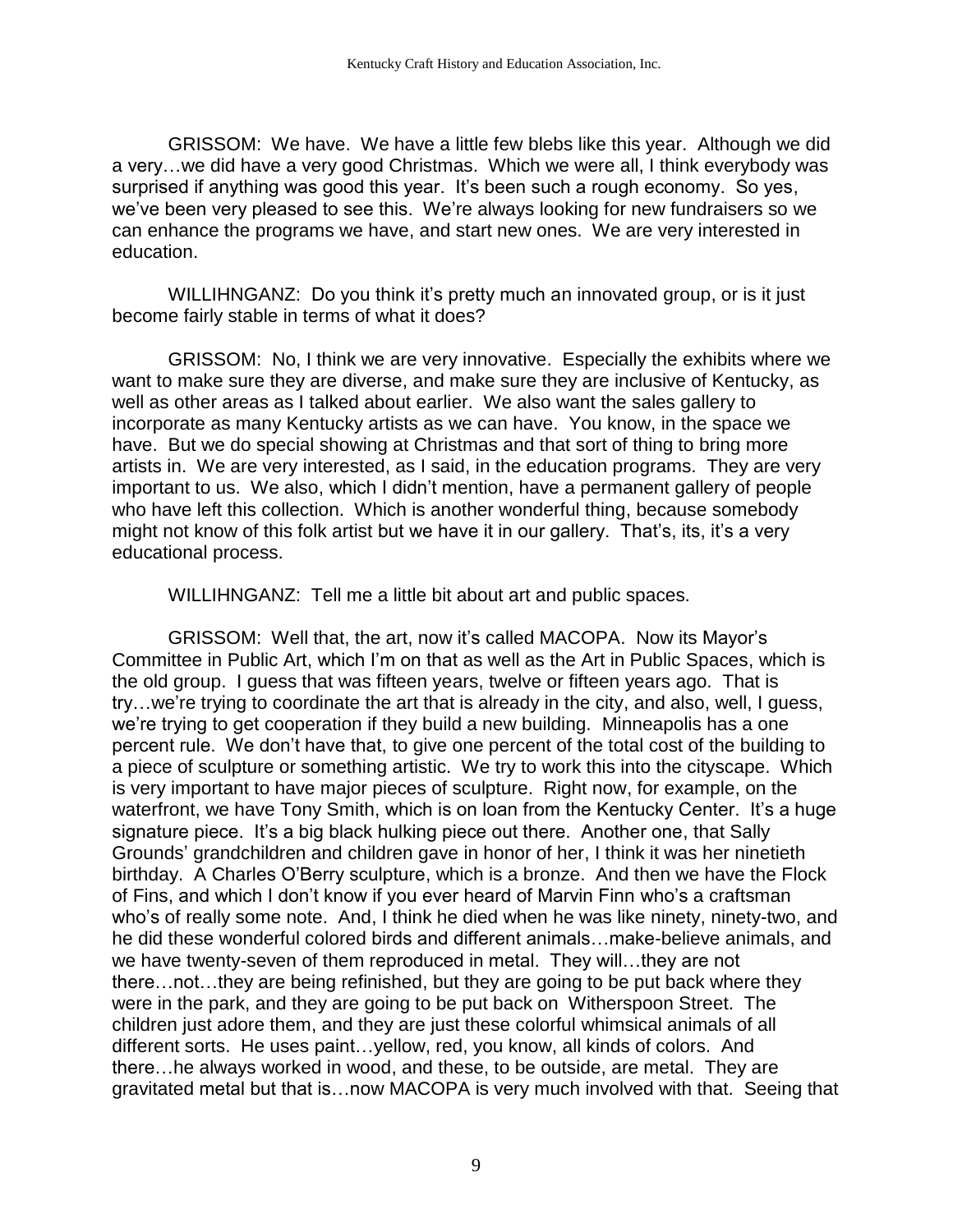they were fabricated, getting the money to fabricate them and re-do the exterior, so they can stay on the outside for another probably five years.

WILLIHNGANZ: And you have Ed Hamilton's?

GRISSOM: Yes we do, and that's…I was just going to talk about that. The Lincoln…permanent Lincoln exhibit…but that's going to be fabulous. It already is. We have the amphitheater, the trees, I mean everything about it is just first class. And Ed's Lincoln is Lincoln when he was younger…without the beard, when he did visit Kentucky, so it's very authentic. And then, we have four brass reliefs that also depicted the era of his time, which will line up on the one side, and I think it is going to be a fabulous exhibit. I'm, I'm very pleased with the way it's going. We plan to open this exhibit June 4th. So.

WILLIHNGANZ: That's exciting. Is he going to have it ready by then?

GRISSOM: Yes. And the trees are being planted. We had a little lapse with this weather, but, yeah, he'll have it. Yeah, everything will be ready by then.

WILLIHNGANZ: That's terrific. Yeah. I was sort of disturbed driving here down Main Street to see the number of trees that were lost.

GRISSOM: I know. It's, its really unbelievable. I think so. Of the evergreens…are going to be…they won't bounce back. So.

WILLIHNGANZ: Yeah. They won't.

GRISSOM: It's a shame.

WILLIHNGANZ: So do you think we're doing good things in this city?

GRISSOM: I think we are. You know, you should never be satisfied, as you know. But, I think things are moving along as far as arts are concerned. I think the Speed Museum is another obvious big player, the biggest player in the visual arts field. They are thinking of expanding, and I think all this is good for everything. I mean, once an art facility improves, it is good for the other art facility. And Louisville has quite a few galleries too for its size, which is good also. They sell art and craft side by side. You know, that again, that word, what's art and what's craft. But they do, and I think people appreciate both. I mean actually, when you think about it, when an artists, a true artist uses a craft, a painter has a craft. So its very much one works on the other. So I'm always…that question always comes up because people know I'm very involved with the art part of the community. But, I'm also involved with the craft, so I get a lot of questions about it.

WILLIHNGANZ: In your develop…involvement with water front development, how does that merge with all of these other things?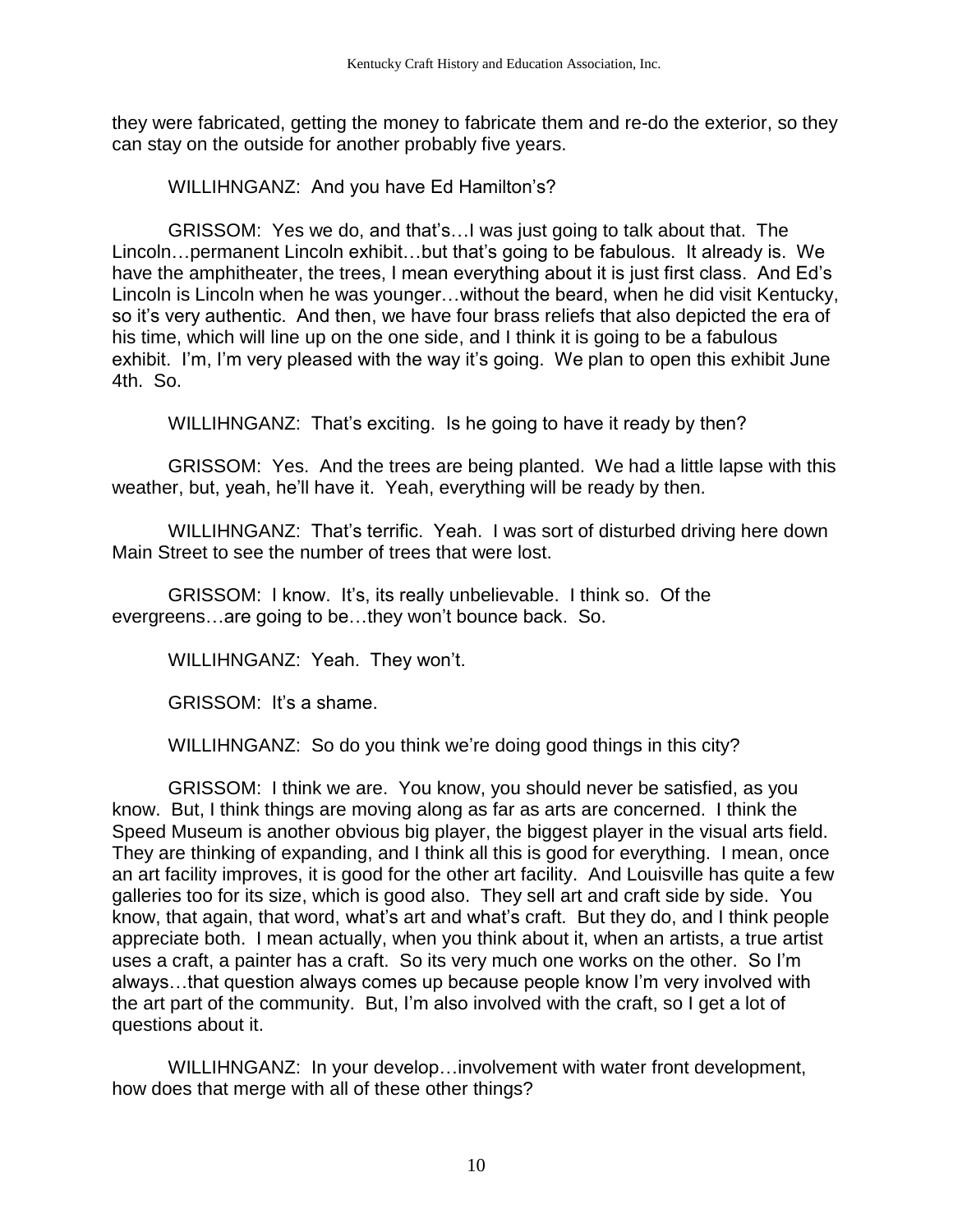GRISSOM: Things I've done? Well, there's is a lot of design in the waterfront, and I help with the art aspects of it. I do fundraising. I do a lot of fundraising. So.

WILLIHNGANZ: Tell me what your views are on the Museum Plaza project.

GRISSOM: Well, I think it was very ambitious, and I wish it would happen. But, I think I don't know what's going to happen right now with the economy the way it is. It's hard to; it's really hard to get money. To get a loan, basically, even if you want to buy a house, it's difficult. So I think its going to be an upscale battle, uphill battle. But, I think that eventually they will proceed, and it might be scaled back somewhat, I don't know. I really don't. I think they want to build the sixty-two stories, but I think it would do wonders for this city. Absolute wonders, and I think and of course, for Main Street. They want to put a museum in that also, so once again a first class museum would be very welcome. I hope it happens.

WILLIHNGANZ: Well, we will see.

GRISSOM: Yeah.

WILLIHNGANZ: Yeah. The university has been pretty involved with the campus putting a glass workshop there.

GRISSOM: Well, they have one actually, the Elizabeth Crestman on First Street. I think it's First, yeah. I think that has been successful. Its nice having this come downtown. I think its great to have all this activity downtown, and when you think of Main Street...it's just a spectacular street. I don't think there is any place in this country that has a street like Main Street, with all the museums.

WILLIHNGANZ: Yeah it's quite a collection put together.

GRISSOM: Cast iron fronts, yeah. It really, yes, which is the third largest in the world. I think Russia, Moscow, New York City and Louisville, Kentucky.

WILLIHNGANZ: Well that's interesting. I hadn't heard that.

GRISSOM: Yeah. So, and with all the museums, and working another wonderful thing, I think, is having the modern with these old buildings, with these old warehouses. It's tremendous the look that can be achieved. I think KMAC really; the architect did a wonderful job. The…it's a wonderful…because you have the old being tactual you know in a craft and art organization. You have the wood…a lot of old wood and brick, and you have the new look. We have a glass wall down there, and some other highlights that are brand new, so…so it's a really wonderful combination. Of old and new.